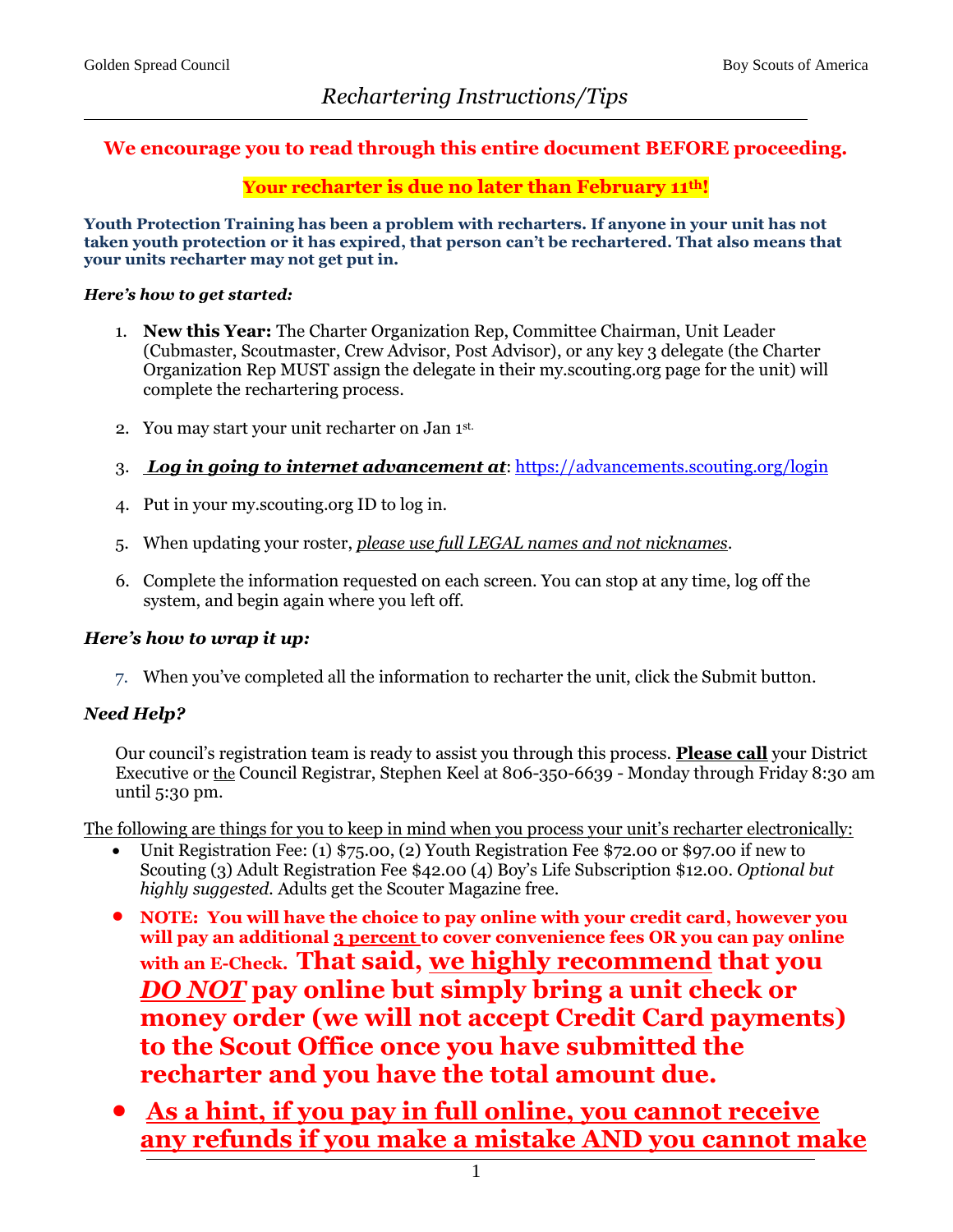# **any changes once submitted!! PLEASE DO NOT PAY ONLINE FOR YOUR BENEFIT!!! IF YOU OVERPAY ONLINE, YOU WILL NOT GET A REFUND FROM THE NATIONAL OFFICE OR FROM THE GOLDEN SPREAD COUNCIL FOR ANY REASON!!**

- If you need to add an Adult or a Youth, you will have to have it completed, signed, and scanned to your computer and then upload it electronically. To save you from doing that, simply complete the application, get the signatures, and bring it to the Scout Office with the payment and we will enter it.
- **As a reminder, the Youth Application must have "1019" on the bottom right corner of the front page and the Adult Application must have either 510 OR 11/2021 on the bottom of the front page. All others will not be accepted.**
- **Do not** use any punctuation or spaces in fields when entering names, addresses, etc. This will cause problems processing your recharter in ScoutNet. For example: addresses will not certify and mail may not be delivered to your members. (Jones-Smith = JonesSmith etc…)
- Webelos/Arrow of Light members who are moving to a Scouts BSA Troop, must register in the troop. *You cannot transfer a Webelos/Arrow of Light from a Pack to a Troop.*
- **Do not** change names in member records to reflect nicknames. Please leave the names as they are in ScoutNet unless a name is misspelled.
- Leaders who are rechartering may change positions in the same unit at recharter time without a new application. The Executive Officer (IH) signs off on the recharter approving changes.
- If your unit changes the IH, the change will not be reflected on the top first page of the roster. Cross off the old IH and write in the new one with address and date of birth. The new IH will be listed in the adult roster.
- If your unit has a no-fee position adult like Tiger Adult and/or Lion Adult (these are non-paying adults) and they are now registering in a paying position such as an Den Leader, Member of Committee etc., they are now considered to be an adult leader. **We must have a new adult application to put them in a new position- (See above)**
- Adult leaders can only register in one position in each unit. The only exception is the CR who can multiple as a CC or MC.
- **Your re-charter is due no later than by February 11 th.**

*\* "Multiples" are youth or adults that are registered in more than one unit. They pay a BSA registration fee in only one unit and are "multipled" in the other unit(s). \*\* "No-fee" adults are the IH and AP*

*IH = Executive Officer/Chartered Organization Head CR = Chartered Organization Representative CC = Committee Chairman MC = Committee Member* 

# **STEP ONE: GATHER NECESSARY INFORMATION ON YOUTH AND ADULTS**

Conduct a membership inventory. Make a list of the individuals who will be part of each Unit organization (Pack, Troop, Team, Crew, Post) as of January 1. Identify which adults will hold the required leadership positions.

Also identify which adults will need to take or update their YPT training.

Using the My.Scouting.org Tools, download two reports for your Unit: a) A current roster (both adults and youth); and b) A YPT training report for all adults.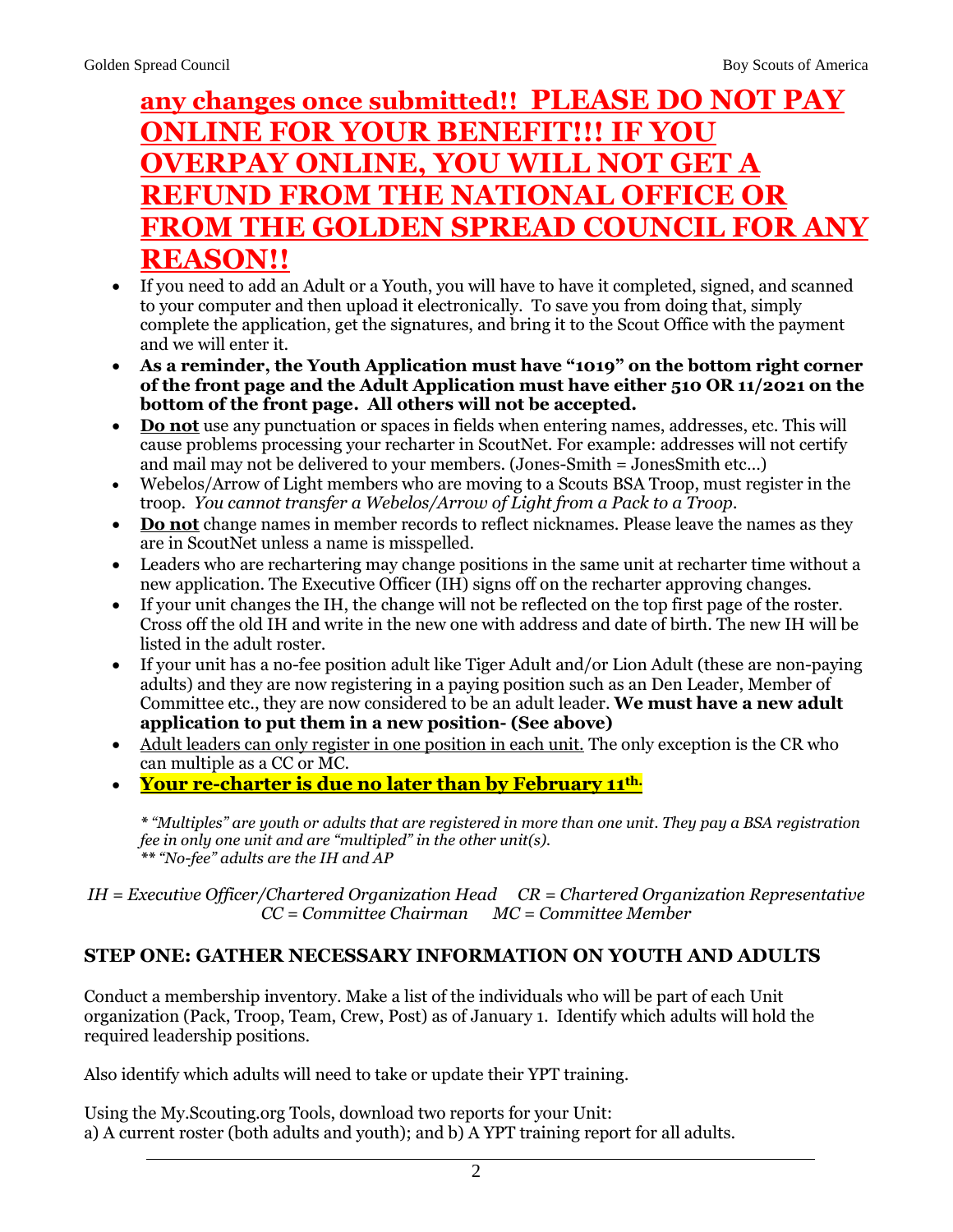Each of the Key 3 position-holders in your Unit has credentials to download these reports. The Key 3 includes the Unit Leader (i.e., Cubmaster, Scoutmaster, Crew Advisor, or Post Advisor), Committee Chair, and Chartered Organization Representative. In addition, your Commissioner can download the reports for you.

# **STEP TWO: GATHER APPLICATIONS AND YPT VERIFICATIONS**

**1. New Adult Applications:** Every **new** adult (who is not on the current roster and/or in a paid position) in your Unit must provide a completed and signed BSA Adult Application (including signed Disclosure / Authorization Form) and a current YPT certificate. An adult registered in one Unit (such as a Troop) and now added to another Unit (such as a Venture Crew) is a new adult to that Unit and must submit a new Adult Application and a current YPT certificate appropriate for that type Unit. If a new leader is added to more than one Unit, each such Unit's Charter Renewal Report Package must include a completed and signed BSA Adult Applications, Disclosure / Authorization Forms, and current YPT certificates. **All information on a completed Adult Application must be completed**. Common problems with Adult applications include missing or invalid Social Security Numbers, incomplete names (e.g., Jimmy instead of James–use the full legal name), missing or incomplete Disclosure / Authorization Form, unanswered questions, and missing or incorrect signatures.

2. **Youth Applications:** Every **new** youth in a Unit must provide a completed and signed BSA Youth Application. A youth advancing from one Unit to another, such as from a Cub Scout Pack to a Scouts BSA Troop, is a new youth to the Troop and must meet the new youth application requirements. The most common problem with youth applications is missing signatures.

3. **Youth Protection Training:** Every **new** Adult Application must include a Youth Protection Training (YPT) certificate. Review the YPT Training report printed in Step One. The Report will not show a need for YPT that expires after the initial Unit Log-in so YPT Training that expires sometime between log-in and Council Posting will result in the Unit not Posting.

A problem sometimes arises when an adult has not yet linked his or her my.Scouting.org account training profile with his or her BSA membership ID number. An adult with unlinked accounts may show up on the printout in a section entitled "Adults without Youth Protection Training Report." You will need to provide a Youth Protection Training certificate for those non-linked adults.

#### **STEP THREE: ENTER THE INFORMATION THROUGH THE BSA INTERNET ADVANCEMENT WEBSITE**

As you enter information into the BSA Internet Advancement website, please note the following helpful tips:

1. **Youth Considerations:** If you are dropping a youth from a Unit because he (or she) is too old and you are not the person responsible to promote him/her to the new Unit, please verify that the receiving Unit adds the youth to its charter. The youth is not automatically added to the receiving Unit  $-$  you must coordinate with the receiving Unit.

2. **Adult Considerations:** The information you enter for a new leader needs to match exactly with the information contained on the Adult Application. This is why you need to gather the applications and other paperwork before starting any of the work online.

The Institutional Head and Chartered Organization Representative must be the same person for all Units chartered by a single sponsoring organization. If an existing adult will change positions next year, please do NOT drop the leader and add them as a new adult because the system will then mistakenly require a new adult application for this leader. Rather, at the appropriate screen, please indicate that this leader will "renew" for next year, and a later screen will provide you with an opportunity to update their position.